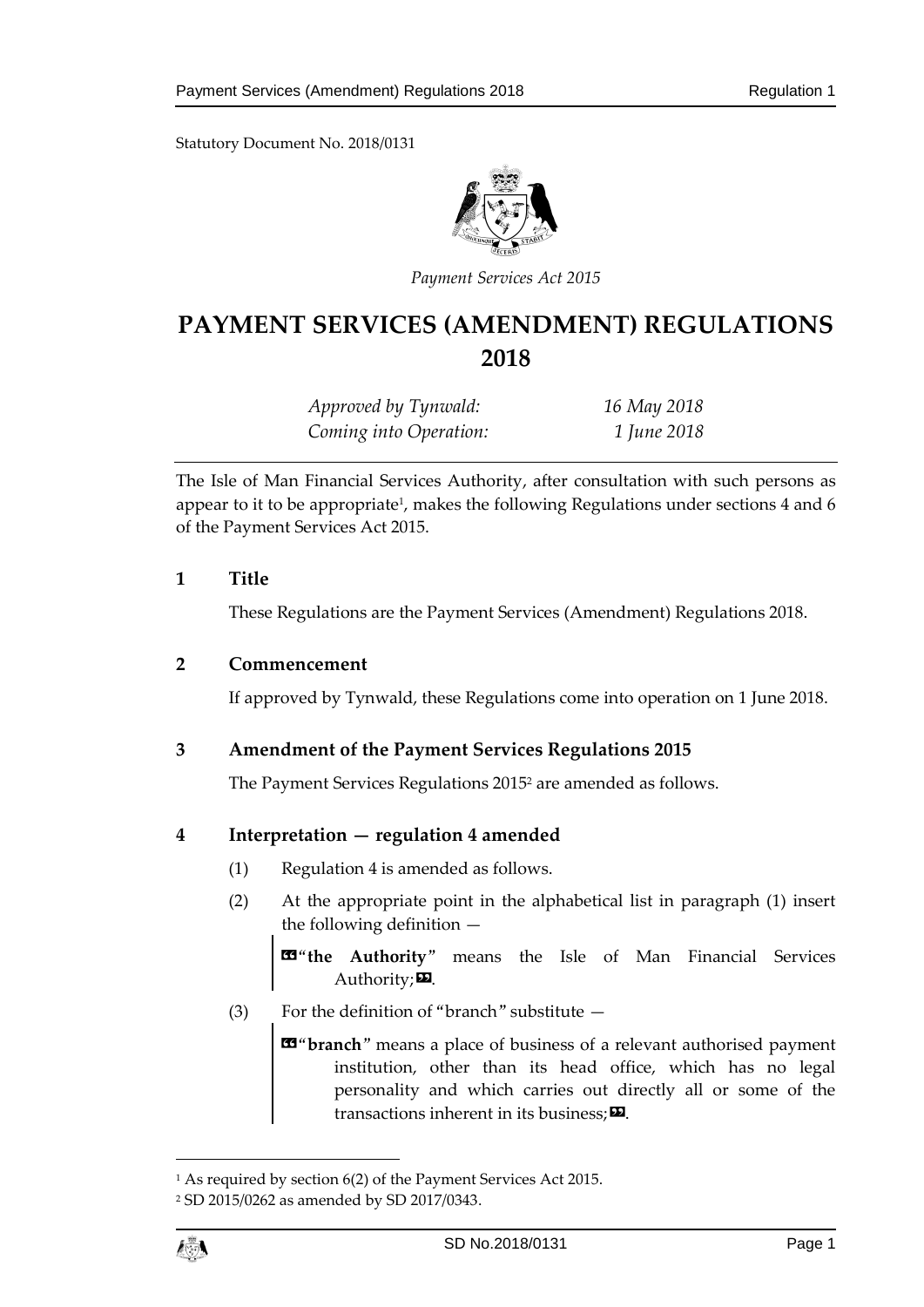- (4) Omit the definition of "the Commission".
- (5) In the definition of "the Regulated Activities Order", for "the Commission" substitute  $\mathbf{\Omega}$  the Treasury  $\mathbf{\Omega}$ .
- (6) For the definition of "relevant State" substitute —

«"**relevant State**" means an EEA State, the Island, the Bailiwick of Guernsey or the Bailiwick of Jersey; $\boldsymbol{\mathsf{\Xi}}$ .

#### **5 Isle of Man Financial Services Authority**

- (1) For "Financial Supervision Commission" wherever it appears, substitute **ES** Isle of Man Financial Services Authority **D**.
- (2) For "Commission" wherever it appears, substitute  $\blacksquare$  Authority  $\blacksquare$ .

#### **MADE 18 APRIL 2018**

# **G.F. KARRAN** *Member of the Isle of Man Financial Services Authority*

**L. BOYLE** *Member of the Isle of Man Financial Services Authority*